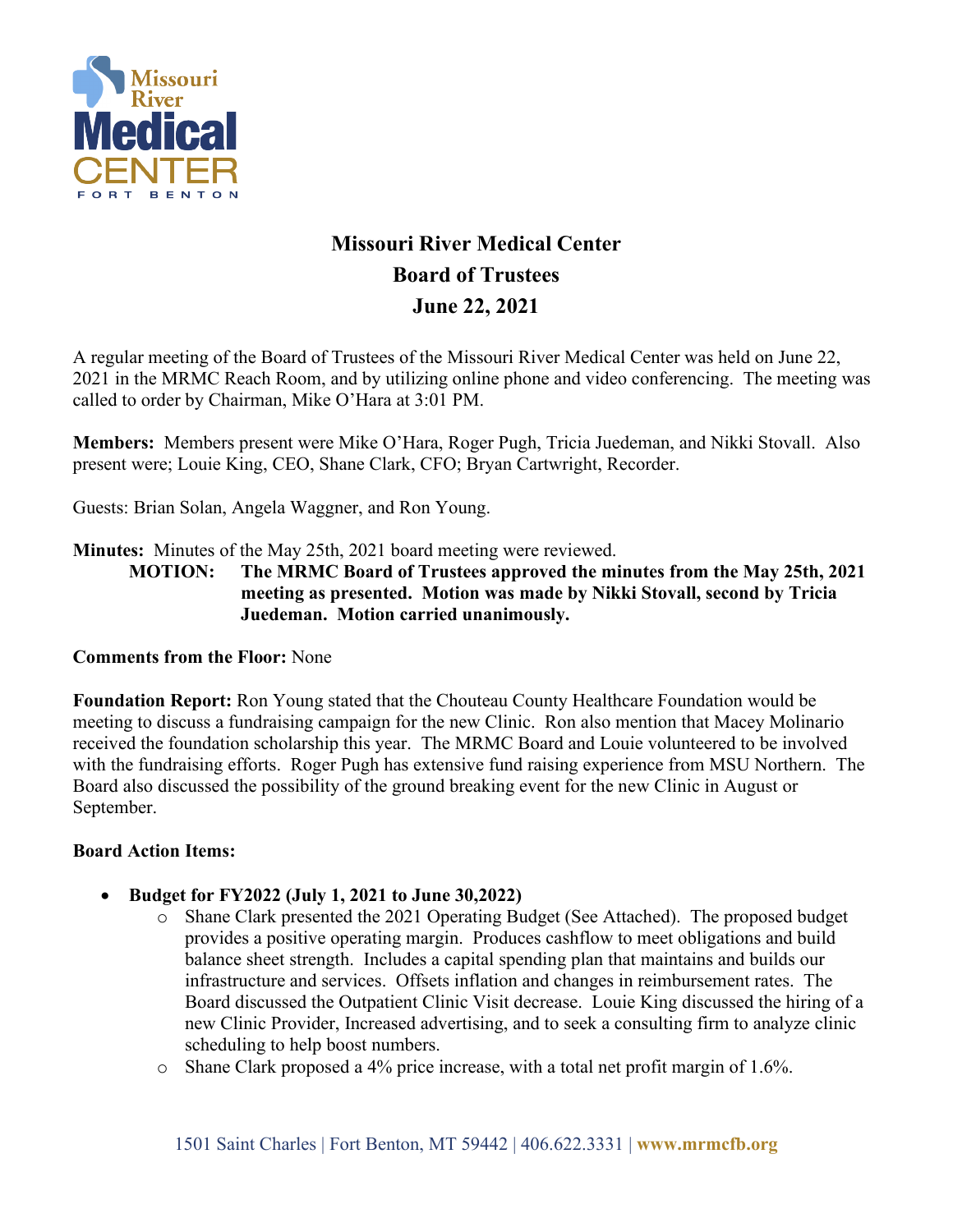

**MOTION: The MRMC Board of Trustees moved to approve the Fiscal Year 2022 Operating Budget at a .7% operating margin after tax subsidy, approval of the \$50,000 contingency capital budget, and approved the 4% price increase. Motion was made by Roger Pugh, second by Tricia Juedeman.** Mike O'Hara asked for any more discussion. There was none. **Motion carried unanimously.**

### • **WIPFLI Consulting Contract Cost**

o Louie King discussed the need to negotiate a consulting contract with WIPFLI, the firm with expertise in working with the Cares Act Funds. Louie requested negotiating authority up to \$20,000

#### **MOTION: The MRMC Board of Trustees moved to approve up to \$20,000 for negotiations with WIPFLI in the consulting contract. Motion was made by Nikki Stovall, second by Tricia Juedeman. Motion carried unanimously.**

# • **Updated Personnel Manual for July 1, 2021**

o Louie King stated the current Personnel Manual is from 2007. The new Personnel Manual is under final review of legal counsel Louie stated. The new manual must be updated for changes to FMLA and provides clarification to part-time and full-time employees. The Attorney likes the new grievance process, Louie stated. Louie requested that the Personnel Manual be approved pending any additional attorney changes. Roger Pugh asked if the new personnel manual needed to go in effect on July  $1<sup>st</sup>$ . Mike O'Hara stated that the policy must go into effect July  $1<sup>st</sup>$ .

#### **MOTION: The MRMC Board of Trustees moved to approve the Updated Personnel Manual adding any legal Attorney changes. Motion was made by Nikki Stovall, second by Tricia Juedeman. Motion carried unanimously.**

- **Nursing Services – DON/COO Report**
	- o Janice stated policies are being updated, and that the Board will need to sign the printed policy folder for approval. Kellen Kirby is currently reviewing all MRMC Contracts, making sure they are current, and in use. Tyler Lane with the MSU Extension office was contacted to look at trees. One need removed, 4 trees need to be topped, and 5 stumps need to be removed. Dave's Tree Service will come down to give a bid. Mike O'Hara stated if the bid is over \$5,000 the cost will be approved at the next Board Meeting.
	- o Janice stated that she visited with Bobby Smith on how the CNA FB school program helped get into healthcare and now she is now a Nurse Practitioner. Janice will meet with the FBHS to try and get the program back. Janice stated the program helps with Summer help and Christmas break help also.